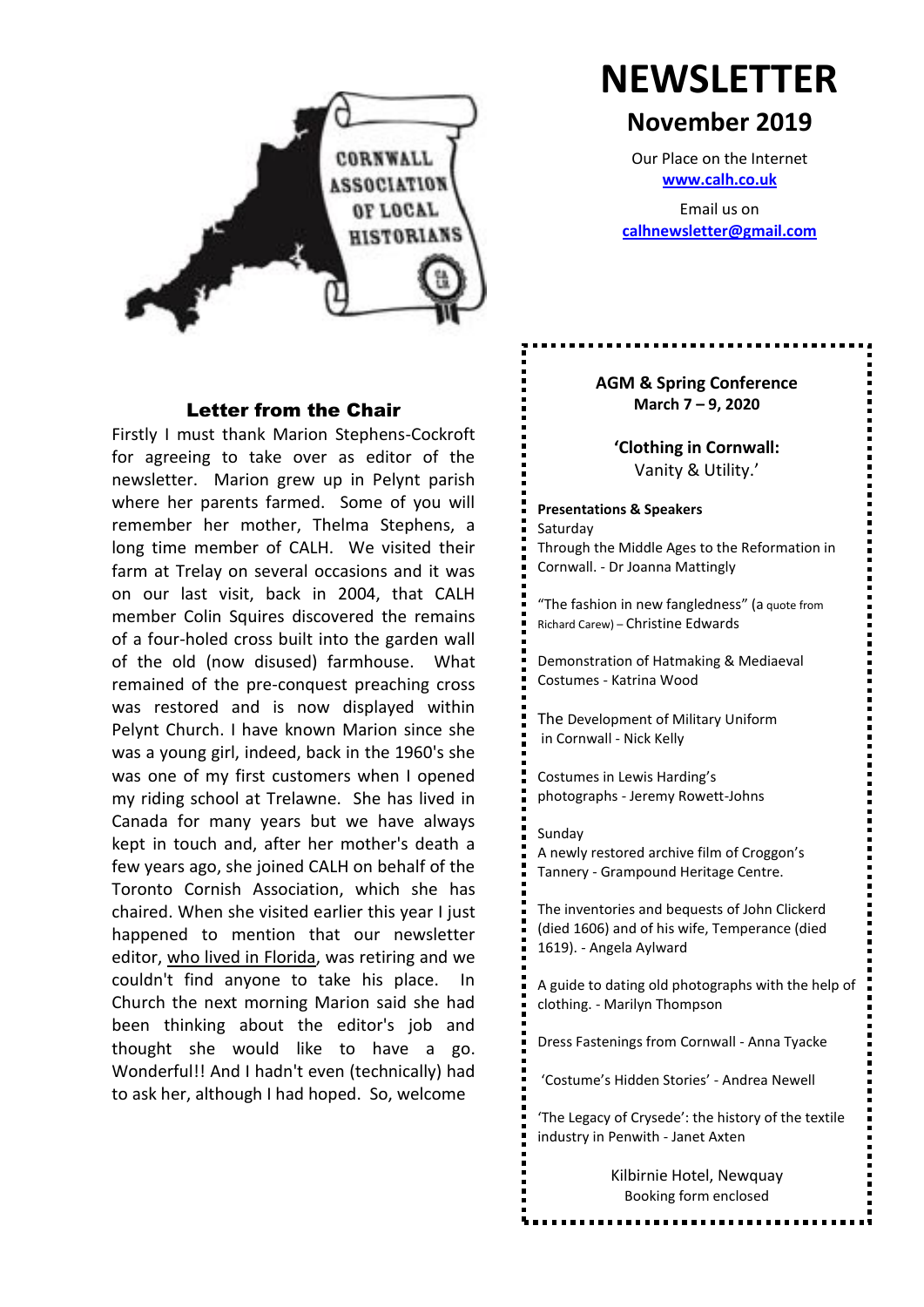as editor Marion and, on behalf of all the members, thank you so much for taking on the job.

Now, we still haven't had anyone come forward to take on our website so it is unlikely you will receive any block emails for the foreseeable future. A great shame as many groups email bulk mailing. As things stand at present, this newsletter is the last contact we will have with you all until the February newsletter. There will be no reminders sent out electronically, about our own or other people's events. As you all know I am not particularly good where computers and emails are concerned but I am sure our treasurer Hugh (0796 920 6292) would be happy to explain what is involved in taking on the job and other committee members will help you.

On a lighter note, the last of our outside visits for this year was held at Fowey where the local history group did a splendid job of entertaining and informing us about their lovely town. The original Fowey History Group were one of the first to be formed in Cornwall by Veronica Chesher, and many of their members were also members of CALH (also formed by Veronica and others). The Fowey Group did some splendid research work over the years and produced several books, as well as putting on regular exhibitions.

Sadly, with the loss of several of their hardest working members the group declined, but in recent times it has been resurrected and the Fowey History Group is now as thriving as it was back in the early days. Our day with them started with Dr. Helen Doe giving a talk on the history of the town. As per usual Helen's talk was full of information and really set the scene for the day. I am also pleased to report that, having badgered her for well over 20 years, Helen has finally joined CALH. Indeed we have had several new members this year and our numbers are holding up well. On our Fowey day we visited the museum in the centre of town and several of us were delighted to see they had a very good collection of 'Shallowpool Dolls' in one of the display cabinets. There is an article about these dolls in the 2017 edition of

our journal. Molly Boxall from Pelynt was especially pleased to see them as she had actually worked at the doll factory for several years when a young girl. Needless to say she and the curator had a long talk about the dolls and Peggy Price who made them. Peggy is about to celebrate her 101st birthday and photographs were taken of the displays so she could be shown them. The Fowey day also included an informative walk around the town and a very good talk in the beautiful church. We were also able to see some of the splendid panelling in what used to be the Rashleigh town house (now a pub) but unfortunately we were unable to see the roof trusses above what is now 'Haveners' on the Quay as it had holiday makers staying in the first floor flat. However, several of us had a cream tea in the restaurant beneath. This was the last of our outdoor meetings to be organised by Marilyn and Ian Thompson and I would like to thank them, on your behalf, for all the splendid days they have organised for us over many years. Our new outings secretary Lynn May already has most of the dates sorted for next year's outings so do make a note of them.

Our one day indoor conference at the Kilbirnie Hotel in Newquay, organised by our secretary Joan, was a great success. It started with a small choir, *'Oll an Gwella'* from Newquay, who kept us roaring with laughter over the words they had put to some old Cornish tunes. I will never be able to eat a pasty again without thinking about the 2 inch long supermarket one they sang about. We then had a splendid talk by John Friend who was a Looe fisherman for many years. He kept us well entertained with his stories of life at sea. Prof. Gareth Parry then kept us fascinated with his story of the Telegraph Station at Porthcurno and the important part it played, for so many years, in world events. Lunch was of its usual high standard, roast beef etc, but if anyone thought they would be able to take a short nap in the afternoon they were in for a surprise. Merv and Alison Davey are such splendid entertainers, and so knowledgeable on the history of Cornish music, dance and folklore that none of us even though about nodding off. Another splendid day, thank you Joan.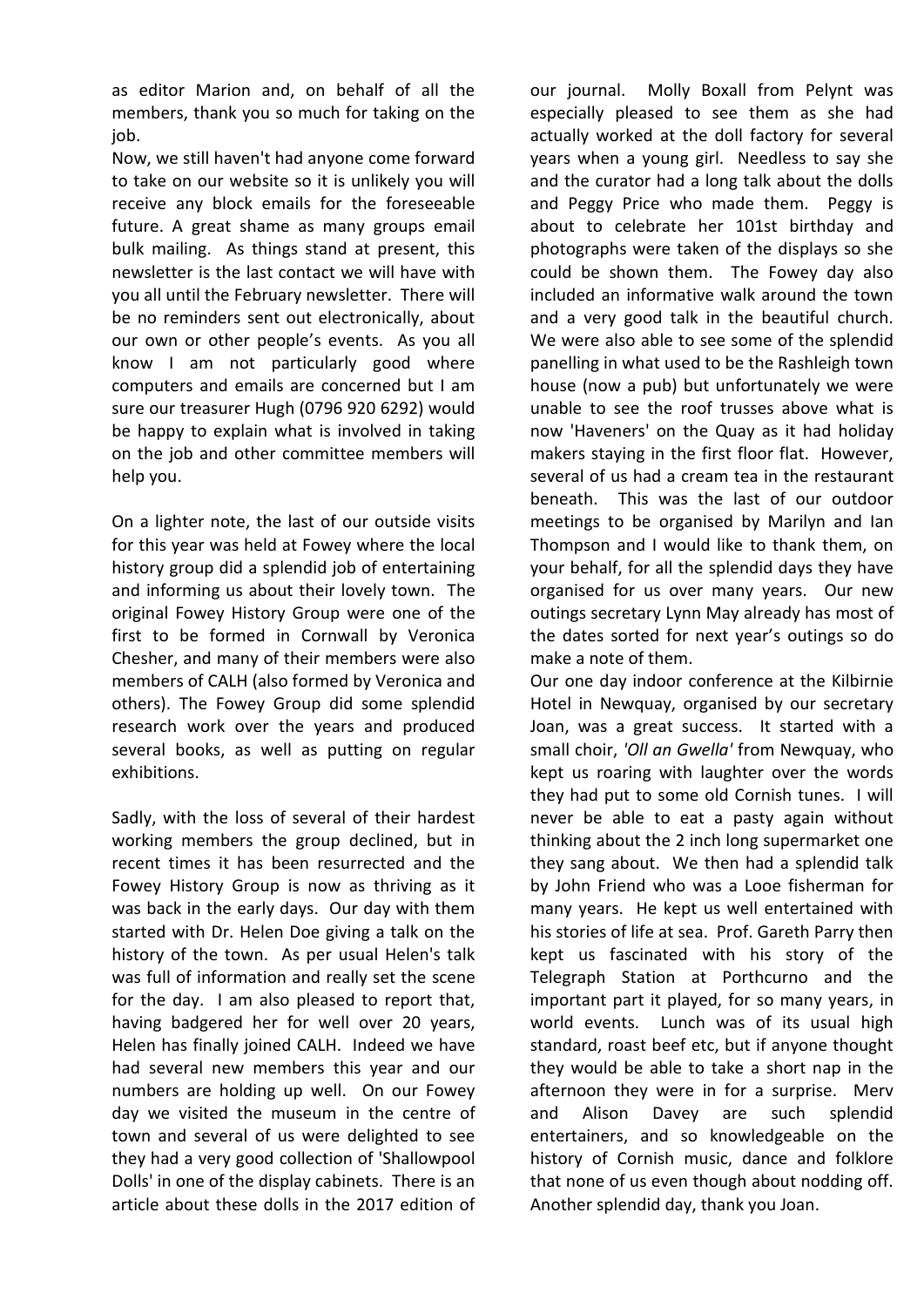Our next gathering will be the two-day Spring Conference in March. The subject is *'Clothing in Cornwall - Vanity and Utility'.* Marilyn assures me this conference will not just be of interest to the female members of the society and that it will be looking at some of the more quirky aspects of wearing apparel through the ages. I am delighted that Marilyn and Ian have agreed to continue to organise the Spring Conference and that Ian is happy to continue to provide the projector and sound system for the indoor events.

March seems a long time away but once we get over Christmas it will soon be upon us so don't forget to send in your booking forms in good time. I find it best to send them off as soon as they arrive so I know I am booked. Provided a reasonable amount of notice is given refunds will usually be sent if you find, at a later date, that you are unable to attend.

Don't forget CALH can only continue to thrive so long as you, the members, continue to support it, by sending in articles for the journal, notes for the newsletter, attending events and volunteering to organise days and help with the committee. I wish you all a Very Happy Christmas and look forward to seeing you at Newquay in 2020.

Your Chairman Carole Vivian Tel:(01503) 272309. email: carolevivian309@btinternet

# **CALH Annual General Meeting**

.............

There will be an Annual General Meeting on Saturday, 7 March, 2020 beginning at 10:30 a.m. at the Kilbirnie Hotel, Narrowcliff, Newquay, TR7 2RS.

## **2020 Subscription Reminder**

Your membership subscription becomes due for payment on  $1<sup>st</sup>$  January. Current rates are:

- Ordinary members £15
- Joint members £25
- Corporate members £15

If you pay by standing order, please check with your bank that you are paying the correct amount. You can also pay by BACS through your internet bank account. Our account details are: **Sort Code 30-12-74. Account No. 07789383**

If you choose to pay by cheque, send it together with your membership number and address to - **CALH Hon. Treasurer, 77 Bodrigan Road, Looe, Cornwall PL13 1EH.**

Please note due to the introduction of automation by Lloyds Bank, cheques must be made payable to Cornwall Association of Local Historians **AND NOT** CALH.

\_\_\_\_\_\_\_\_\_\_\_\_\_\_\_\_\_\_\_\_\_\_\_\_\_\_\_\_\_\_\_\_\_\_\_\_\_\_\_\_

### **News From Kresen Kernow**

After five months of moving the collections to their new home, Kresen Kernow, the new archive centre for Cornwall, opened its doors in September.

Over three thousand people came to the community launch, which tied in with Redruth's International Mining and Pasty Festival. The Lord-Lieutenant of Cornwall, Edward Bolitho OBE formally open the building and throughout the day people enjoyed performances by Cornish bands and choirs, including a piece composed specifically for the opening event, and took part in tours and free family activities. There was also the chance to view the Treasures of Kresen Kernow exhibition, featuring a magnificent manuscript from Elizabeth I and an  $18<sup>th</sup>$  century Cornish language dictionary.

Since opening, we have been keeping busy! 2,000 plus researchers have been through the